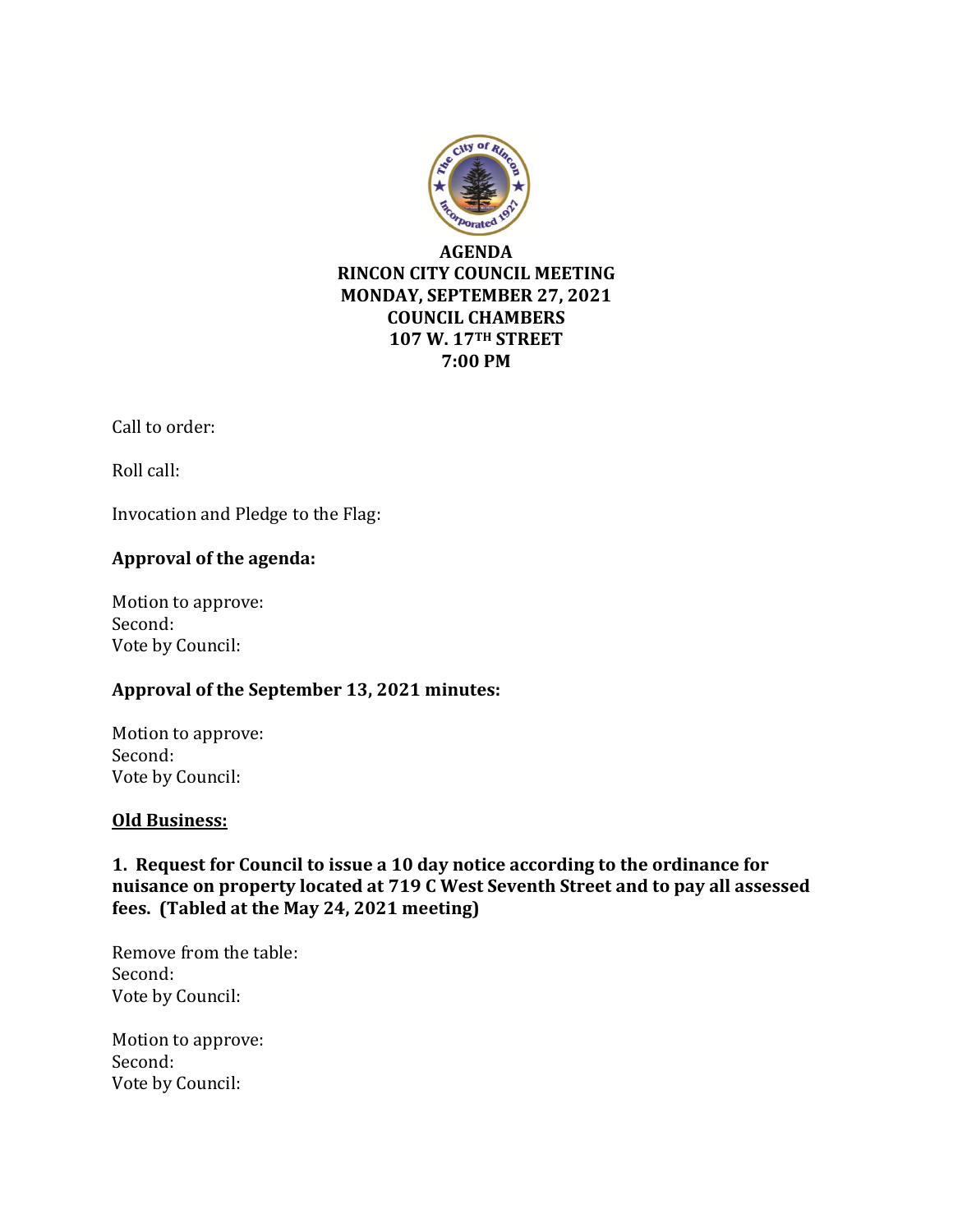#### **New Business:**

## **1. First Baptist Church of Rincon requests Special Events Permits for a Pumpkin Patch event to be held October 15 – 31 and a North Pole drive thru event to be held December 10 - 11.**

Motion to approve: Second: Vote by Council:

## **2. Construction Development Investors request approval to appear before Council to discuss the Blandford Villas project.**

Motion to approve: Second: Vote by Council:

## **3. Administrative Reports:**

(a) City Manager (g) Water/Sewer/Public Works (b) City Engineer (h) Wastewater (c) Chief of Police (i) Finance (d) Fire Department (j) Lost Plantation (e) Building/Zoning Dept. (k) Mayor and Council (f) Recreation Dept.

## **4. Executive session to discuss personnel, pending litigation, attorney client privilege, and real estate.**

Motion: Second: Vote by Council:

Motion to return to meeting: Second: Vote by Council:

#### **5. Follow the statutes of executive session, to put on file an executive session affidavit and resolution.**

Motion to approve: Second: Vote by Council: